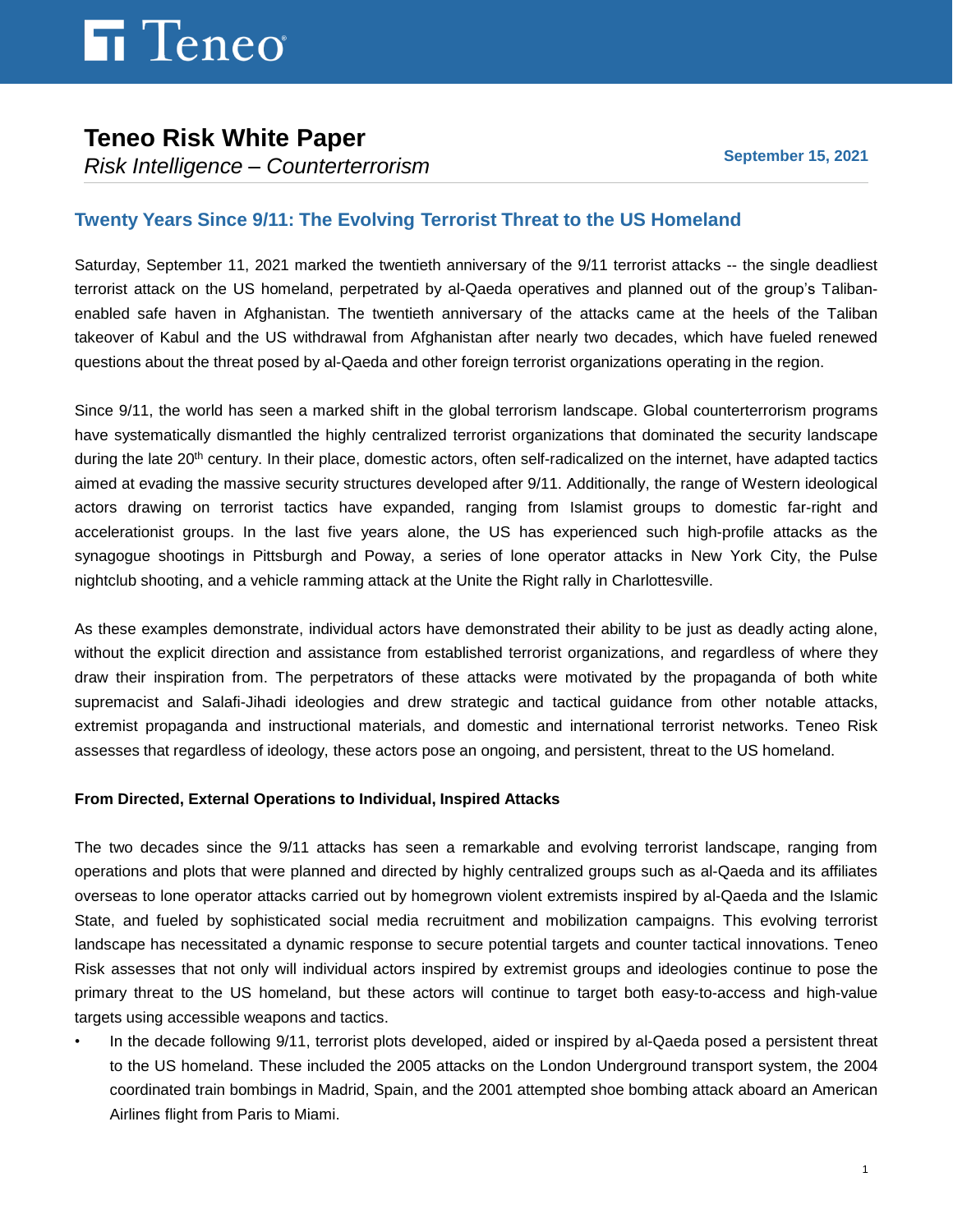# **h** Teneo

- Al-Qaeda in the Arabian Peninsula's *Inspire* magazine also provided homegrown extremists in the US with practical tips on how to select targets and how to make explosive devices. A feature in the magazine that provided instruction on how to create pressure cooker bombs served as instruction for the perpetrators of the 2017 Manchester, UK Arena bombing, the 2013 Boston Marathon bombing and the 2010 Times Square car bombing attempt.
- In 2014, the self-declared Islamic State emerged as an offshoot of al-Qaeda in Iraq, following the US withdrawal from Iraq, which in turn ushered in a new era of IS-inspired attacks and plots. In the five years following the founding of the Islamic State's caliphate in Iraq and Syria in 2014, IS-inspired attacks targeted government and civilian targets across North America and Europe.
- This era in the post-9/11 terrorism landscape was also marked by the ubiquitous use of social media to spread propaganda, radicalize supporters, and encourage and assist individual actors to carry out attacks.

#### **Threat of White Supremacist and Far-Right Violence**

Heightened focus on the upcoming #JusticeForJ6 rally, organized by Look Ahead America, at the US Capitol on September 18th additionally highlights the threat posed by racially and ethnically motivated groups and actors, particularly those ascribing to white supremacist and other far-right ideologies. Despite recently renewed focus on the terrorist threat posed by al-Qaeda and other Salafi-Jihadi actors following the US withdrawal from Afghanistan and the twentieth anniversary of the 9/11 attacks, Teneo Risk assesses that domestic white supremacist and anti-government groups, as well as individuals inspired by these groups, will continue to be the leading terrorist threat to the US homeland in the near term.

- At the end of 2019, the FBI noted that 2019 was the deadliest year for domestic terrorism since the Oklahoma City truck bombing in 1995. Other agencies within the intelligence and law enforcement community have put out similar assessments, as have think tanks and research organizations. In fact, there is broad agreement that in the last four years, violence linked to white supremacy has eclipsed Salafi-Jihadi violence as the predominant form of terrorism in the United States.
- White supremacists have been responsible for some of the deadliest mass shootings in the US in recent years, including the 2019 shooting at a Walmart in El Paso, TX; the 2018 shooting at the Tree of Life Synagogue in Pittsburgh, PA; and the 2015 shooting at the Emanuel African Methodist Episcopal Church in Charleston, SC.
- On January 6, 2021, a range of actors, including individuals affiliated with domestic extremist groups, attacked the US Capitol, destroying property and assaulting law enforcement personnel. Individuals affiliated with the Proud Boys, a white nationalist group, as well as members of the anti-government Oath Keepers and Three Percenters groups were active participants in the assault.

#### **US Withdrawal from Afghanistan May Pose Long-Term Risk**

On August 30, 2021, the US ended its nearly two-decade military engagement in Afghanistan. The official withdrawal, which followed a chaotic week of the Taliban reclaiming territory across the country and taking control of Kabul, has surfaced renewed concerns about al-Qaeda's resurgence in a Taliban-controlled Afghanistan. While there is no credible or specific open-source intelligence that indicates an immediate heightened risk of terrorist threats to the US homeland from al-Qaeda or the Islamic State's Khorasan Province, Teneo Risk assesses that